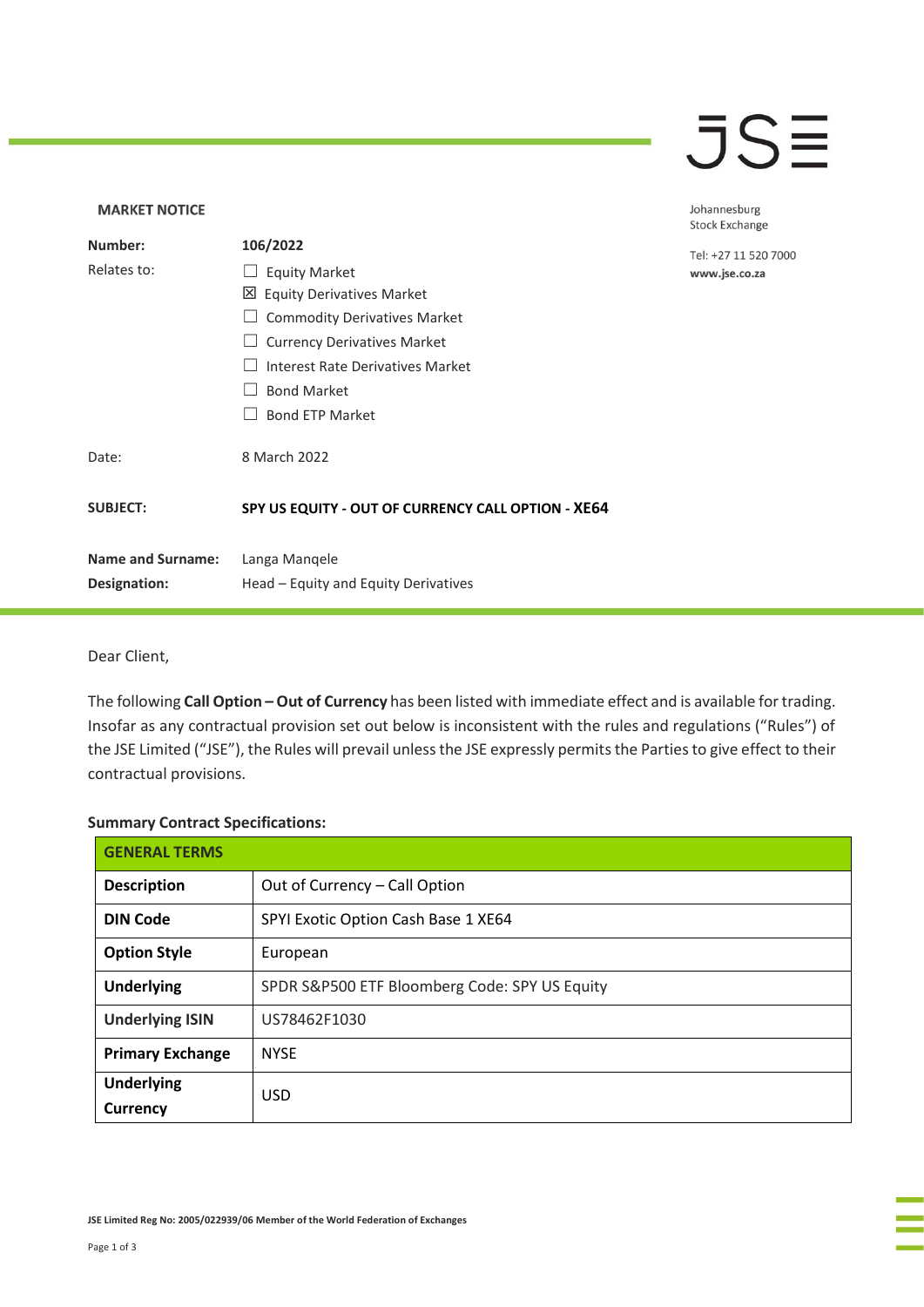# $JSE$

÷

à,

| <b>Contract Size</b><br>(Multiplier)     | 1 (each option references 1 share)                                                                                              |  |
|------------------------------------------|---------------------------------------------------------------------------------------------------------------------------------|--|
| <b>Expiration Date</b>                   | 08 March 2023 (Further expiration dates may be added upon request)                                                              |  |
| <b>Settlement Method</b>                 | Cash Settled                                                                                                                    |  |
| <b>Minimum Price</b><br><b>Movement</b>  | ZAR 0.01                                                                                                                        |  |
| <b>Quotations</b>                        | 0.00 (Two decimal places)                                                                                                       |  |
| <b>TERMS &amp; CONDITIONS - OPTION 1</b> |                                                                                                                                 |  |
| <b>Type</b>                              | Call                                                                                                                            |  |
| <b>Buyer</b>                             | The Long Party to the Can-Do Option                                                                                             |  |
| <b>Seller</b>                            | The Short Party to the Can-Do Option                                                                                            |  |
| <b>Strike Price</b>                      | USD 478.50                                                                                                                      |  |
| <b>PROCEDURE FOR EXERCISE</b>            |                                                                                                                                 |  |
| <b>Automatic Exercise</b>                | Applicable                                                                                                                      |  |
| <b>Valuation and</b>                     | Official closing time as published by the Underlying Listed Exchange on the Final                                               |  |
| <b>Expiration Time</b>                   | <b>Valuation Date</b>                                                                                                           |  |
|                                          | Note: If the official closing time of the underlying exchange falls outside the JSE                                             |  |
|                                          | trading hours, the contract will close-out on the following JSE business day using the<br>previous day's official closing price |  |
| <b>Final Valuation</b>                   | 07 March 2023                                                                                                                   |  |
| Date                                     |                                                                                                                                 |  |
| <b>Expiration Date</b>                   | 08 March 2023                                                                                                                   |  |
| <b>Reference Price</b>                   | Official closing price as published by the Underlying Exchange on the Final Valuation<br>Date                                   |  |
| <b>Expiration Currency</b>               | Arithmetic average of 10 iterations of the Underlying Currency spot price taken every                                           |  |
| <b>Reference (FX)</b>                    | 30 seconds for a period of 5 minutes on the Expiration Date, commencing 09:55am<br>ending at 10:00am New York time.             |  |
| <b>SETTLEMENT TERMS</b>                  |                                                                                                                                 |  |
| <b>Cash Settlement</b>                   | Applicable                                                                                                                      |  |
| <b>Settlement</b>                        |                                                                                                                                 |  |
| <b>Currency</b>                          | South African Rand (ZAR)                                                                                                        |  |
| <b>Cash Settlement</b>                   | The amount determined on the Valuation Date at the Valuation Time, in accordance                                                |  |
| <b>Amount</b>                            | with the following formula:                                                                                                     |  |
|                                          | [Number of Option Contracts * Multiplier *                                                                                      |  |
|                                          | ${mag(0, Index_{final} - Strike_{call})}$ *FX                                                                                   |  |